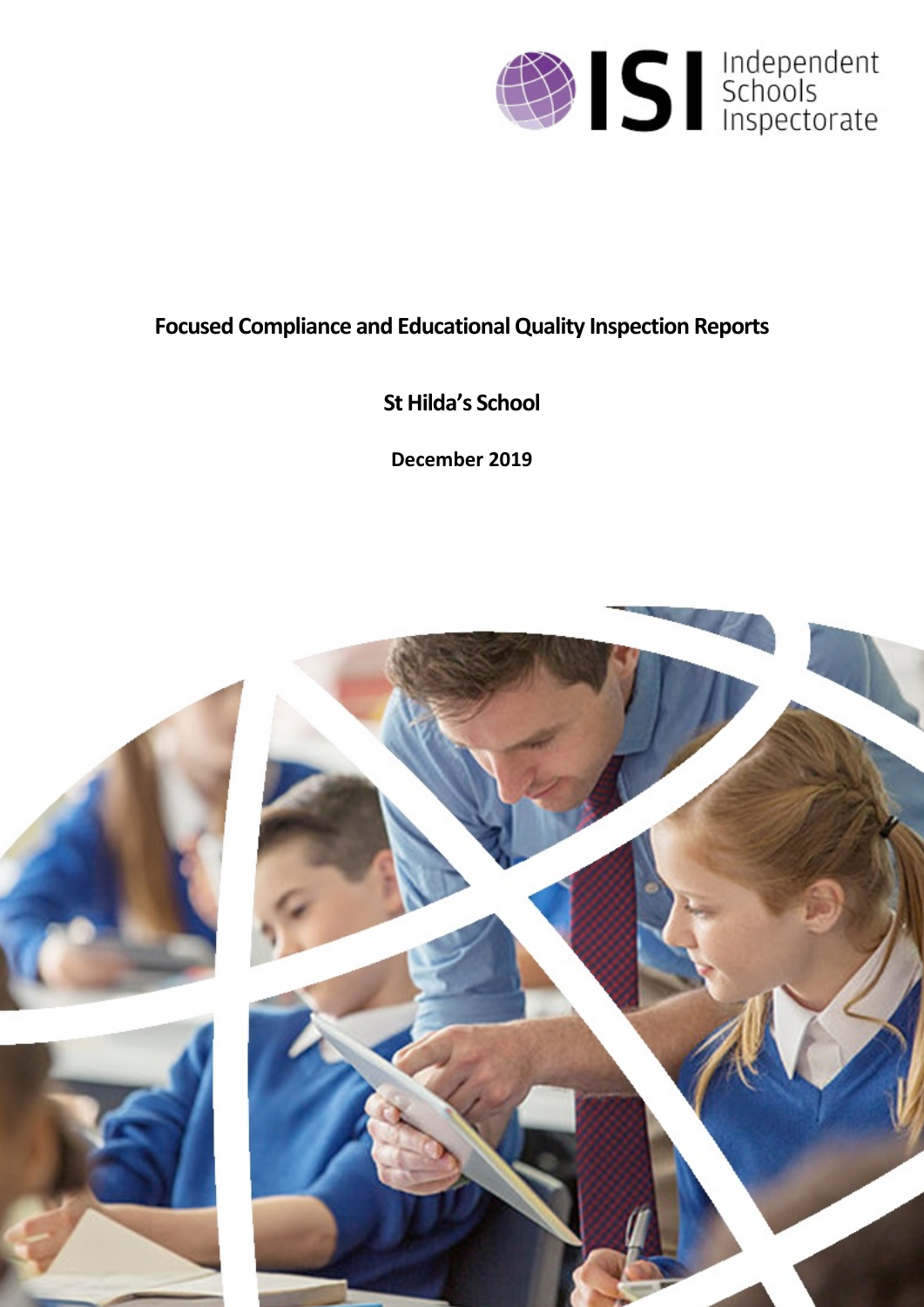# **Contents**

|    | <b>School's Details</b>                                              | 3                       |
|----|----------------------------------------------------------------------|-------------------------|
| 1. | <b>Background Information</b>                                        | 4                       |
|    | <b>About the school</b>                                              | 4                       |
|    | What the school seeks to do                                          | 4                       |
|    | <b>About the pupils</b>                                              | 4                       |
| 2. | <b>Regulatory Compliance Inspection</b>                              | 5                       |
|    | Preface                                                              | 5                       |
|    | <b>Key findings</b>                                                  | 6                       |
|    | PART 1 - Quality of education provided                               | 6                       |
|    | PART 2 - Spiritual, moral, social and cultural development of pupils | 6                       |
|    | PART 3 - Welfare, health and safety of pupils                        | 6                       |
|    | PART 4 – Suitability of staff, supply staff, and proprietors         | 6                       |
|    | <b>PART 5 - Premises of and accommodation at schools</b>             | 6                       |
|    | <b>PART 6 - Provision of information</b>                             | $\overline{\mathbf{z}}$ |
|    | PART 7 - Manner in which complaints are handled                      | 7                       |
|    | PART 8 - Quality of leadership in and management of schools          | 7                       |
| 3. | <b>Educational Quality Inspection</b>                                | 8                       |
|    | <b>Preface</b>                                                       | 8                       |
|    | <b>Key findings</b>                                                  | 9                       |
|    | Recommendation                                                       | 9                       |
|    | The quality of the pupils' academic and other achievements           | 9                       |
|    | The quality of the pupils' personal development                      | 11                      |
| 4. | <b>Inspection Evidence</b>                                           | 14                      |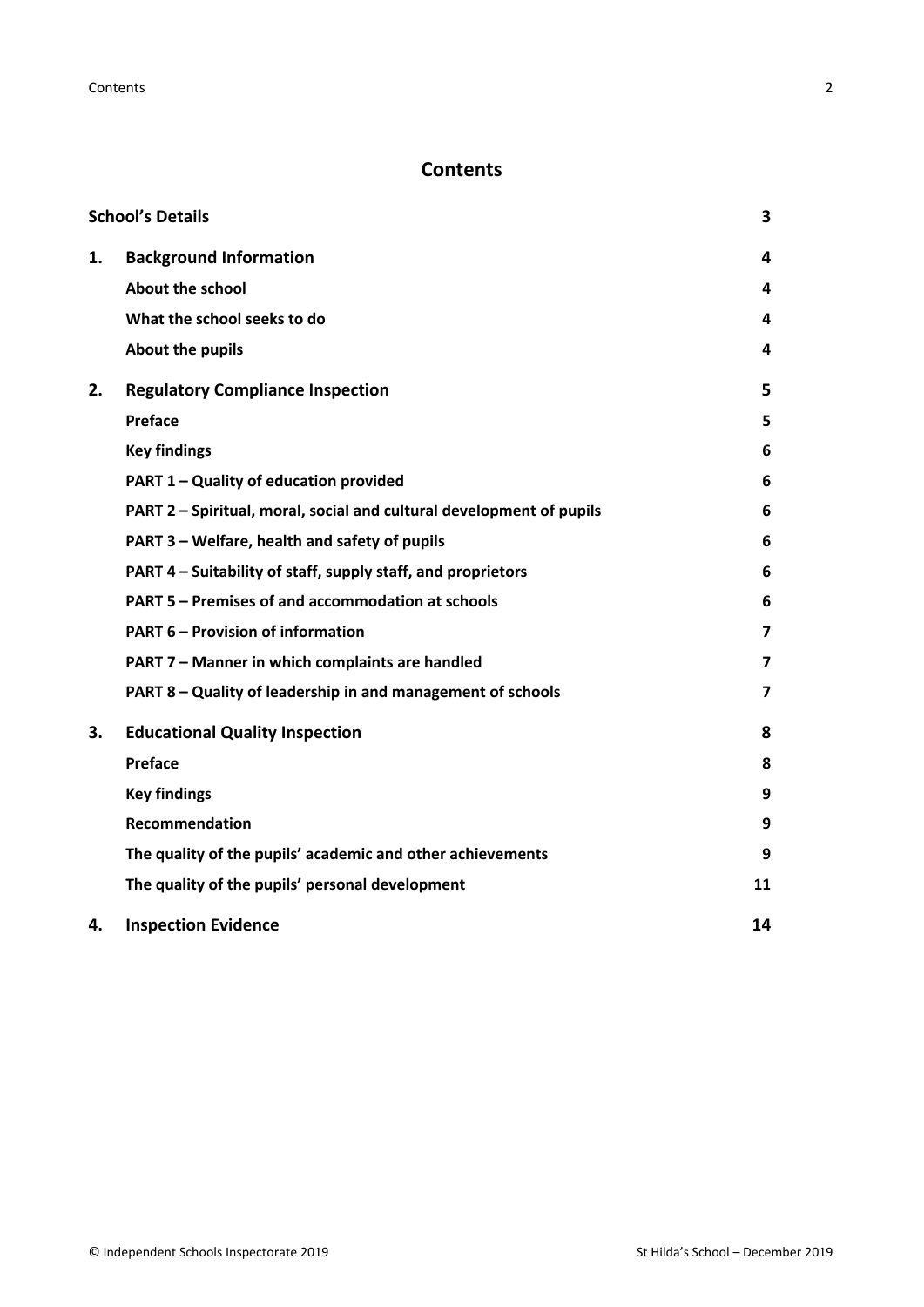| <b>School</b>                    | St Hilda's School                                                                            |    |              |     |
|----------------------------------|----------------------------------------------------------------------------------------------|----|--------------|-----|
| <b>DfE</b> number                | 919/6080                                                                                     |    |              |     |
| <b>Registered charity number</b> | 298140                                                                                       |    |              |     |
| <b>Address</b>                   | St Hilda's School<br><b>High Street</b><br><b>Bushey</b><br>Hertfordshire<br><b>WD23 3DA</b> |    |              |     |
| Telephone number                 | 0208 9501751                                                                                 |    |              |     |
| <b>Email address</b>             | secretary@sthildasbushey.co.uk                                                               |    |              |     |
| <b>Headmistress</b>              | Miss Sarah Jane Styles                                                                       |    |              |     |
| <b>Chair of governors</b>        | <b>Mr Trevor Barton</b>                                                                      |    |              |     |
| Age range                        | 2 to 11                                                                                      |    |              |     |
| Number of pupils on roll         | 183                                                                                          |    |              |     |
|                                  | <b>EYFS</b>                                                                                  | 72 | Years 1 to 6 | 111 |
| <b>Inspection dates</b>          | 3 to 5 December 2019                                                                         |    |              |     |

# <span id="page-2-0"></span>**School's Details**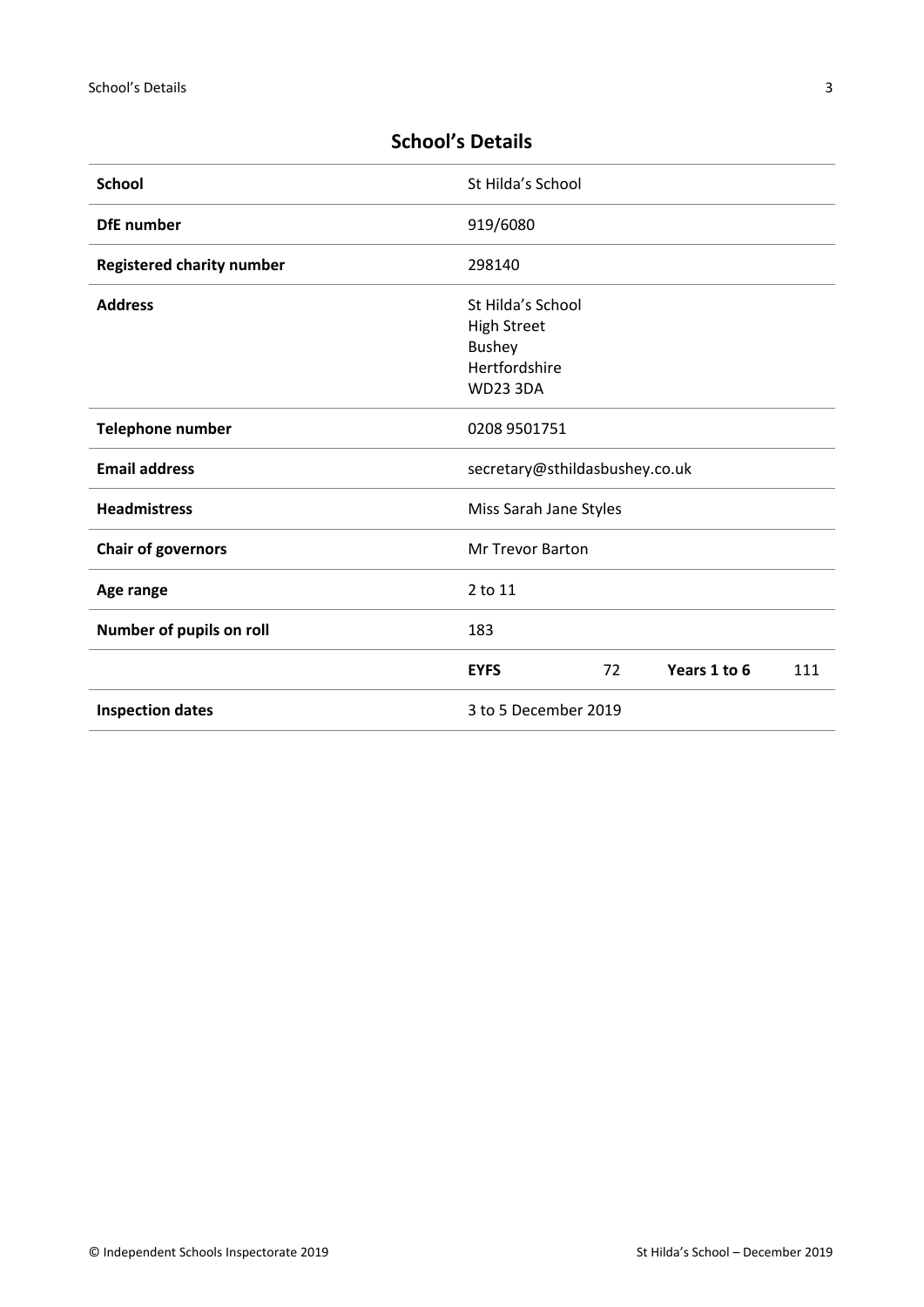# <span id="page-3-0"></span>**1. Background Information**

#### <span id="page-3-1"></span>**About the school**

- 1.1 St Hilda's School is an independent day school for male and female children aged 2 to 4 years and female pupils aged 4 to 11 years. The school was founded in 1918 and is part of the Aldenham Foundation, which is a charity and company limited by guarantee, whose board of governors oversee the running of the school.
- 1.2 The school comprises three sections: nursery, for children aged 2 to 4 years; lower school, for pupils aged 4 to 7 years; and upper school, for pupils aged 7 to 11 years.
- 1.3 Since the previous inspection the nursery rooms have been re-developed.

#### <span id="page-3-2"></span>**What the school seeks to do**

1.4 The school aims to provide a well-balanced, academic education within a supportive, caring community, encouraging each child to give and achieve her personal best. It seeks to develop pupils into independent individuals with a deep respect for others, who are fully prepared to take the next step in their education with enthusiasm and confidence.

#### <span id="page-3-3"></span>**About the pupils**

1.5 Most pupils come from professional and business backgrounds, from a culturally diverse group of families living in the local area. Nationally standardised test data provided by the school indicate that the ability of the pupils is above average. The school has identified fifteen pupils as having special educational needs and/or disabilities (SEND), which include a wide range of difficulties, eight of whom receive additional specialist help. One pupil has an education, health and care plan. English is an additional language (EAL) for three pupils, two of whom receive additional support for their English. The curriculum is modified for pupils identified as the more able in the school's population, and for other pupils who have special talents in sport, drama, dance, art and music.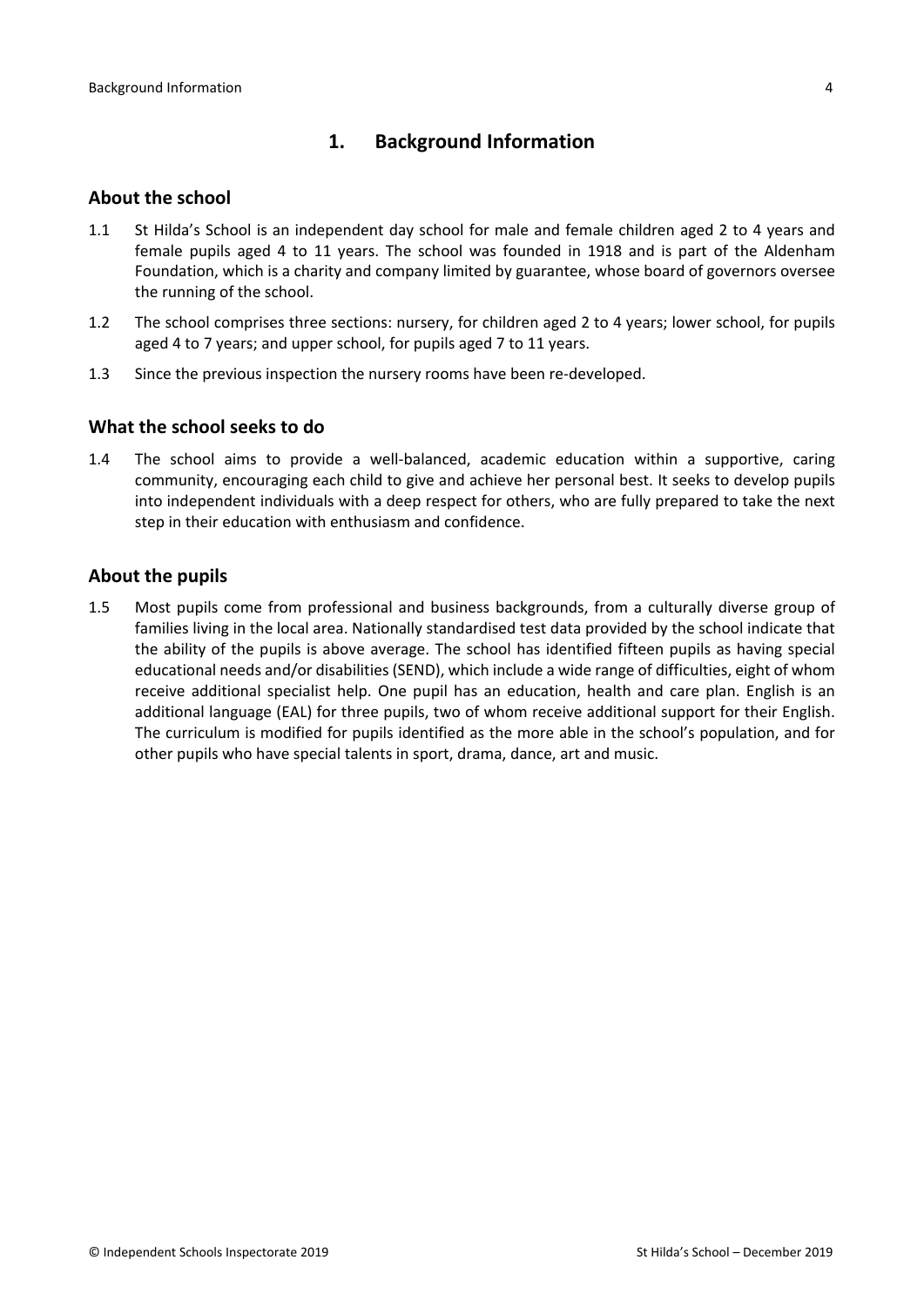# <span id="page-4-0"></span>**2. Regulatory Compliance Inspection**

#### <span id="page-4-1"></span>**Preface**

The registration authority for independent schools is the Department for Education (DfE), which directs inspection according to a specified frequency or at any time where the DfE has particular concerns about a school. The Independent Schools Inspectorate (ISI) is the body approved by the Secretary of State for the purpose of inspecting schools which are, or whose heads are, in membership of the associations which form the Independent Schools Council (ISC) and reporting on the extent to which they meet the Independent School Standards ('the standards') in the Schedule to the Education (Independent School Standards) Regulations 2014. Accordingly, inspection records whether the school meets each of these standards, which are arranged in eight Parts, each of which is divided into separate paragraphs. The inspection of schools that have early years settings not requiring registration similarly records whether the school complies with key provisions of the Early Years Foundation Stage statutory framework, and for registered settings the full range of the Early Years Foundation Stage provisions is considered. Additionally, the inspection reports on the school's accessibility plan under Schedule 10 of the Equality Act 2010 and the ban on corporal punishment under section 548 of the Education Act 1996. It comments on the progress made by the school in meeting the compliance action points set out in the school's most recent statutory inspection.

All association independent schools will have an inspection within three yearsfrom April 2016, in accordance with the Framework and DfE requirements. The inspection may be of COMPLIANCE ONLY or a combined inspection of EDUCATIONAL QUALITY AND COMPLIANCE depending on a number of factors, including findings from their most recent inspection. Schools judged not to meet the standards, may also be subject to a progress monitoring visit before their next routine inspection. The progress monitoring visit will judge whether the school has taken the necessary action to meet any un-met standards identified at their previous inspection.

The inspection was also carried out under the arrangements of the ISC Associations for the maintenance and improvement of the quality of their membership.

**This is a FOCUSED COMPLIANCE INSPECTION which was combined with an inspection of EDUCATIONAL QUALITY, the report of which appears later in this document. The COMPLIANCE inspection reports only on the school's compliance with the standards.** The standards represent minimum requirements and judgements are given either as **met** or as **not met**. All schools are required to meet all the standards applicable to them. Where the minimum requirements are not met, this is clearly indicated in the relevant section of the report and the school is required to take the actions specified. In this focused compliance inspection, key regulations and standards have been inspected in detail. These are the regulations on safeguarding; measures to guard against bullying; arrangements for pupils' health and safety, arrangements to check the suitability of staff; the provision of information to parents; the handling of parents' complaints; and other related aspects of leadership and management.

Inspections do not include matters that are outside of the regulatory framework described above, such as: an exhaustive health and safety audit; compliance with data protection requirements; an in-depth examination of the structural condition of the school, its services or other physical features; contractual arrangements with parents; an investigation of the financial viability of the school or its accounting procedures.

Inspectors may be aware of individual safeguarding concerns, allegations and complaints as part of the inspection process. Such matters will not usually be referred to specifically in published reports in this document but will have been considered by the team in reaching its judgements.

Links to the full regulations and requirements can be found here: The Education [\(Independent](http://www.legislation.gov.uk/uksi/2014/3283/contents/made) School Standards) [Regulations](http://www.legislation.gov.uk/uksi/2014/3283/contents/made) 2014, Early Years Foundation Stage Statutory [Framework.](https://www.gov.uk/government/publications/early-years-foundation-stage-framework--2)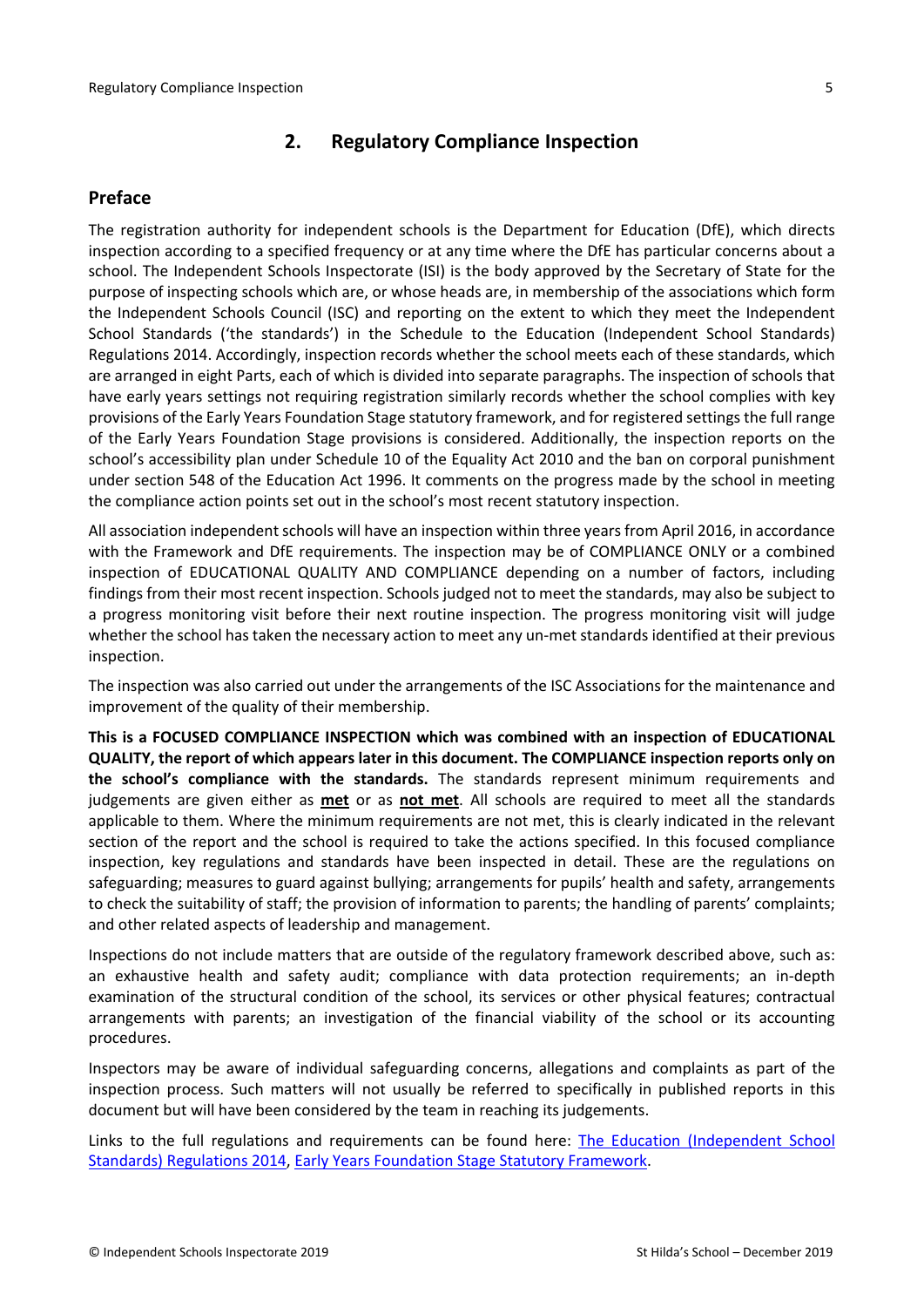#### <span id="page-5-0"></span>**Key findings**

2.1 The school meets the standards in the schedule to the Education (Independent School Standards) Regulations 2014, and relevant requirements of the statutory framework for the Early Years Foundation Stage, and associated requirements, and no further action is required as a result of this inspection.

## <span id="page-5-1"></span>**PART 1 – Quality of education provided**

- 2.2 The school uses its own framework to determine attainment, instead of the national framework.
- 2.3 The curriculum is documented, supported by appropriate plans and schemes of work for the pupils and covers the required breadth of material. The teaching enables pupils to make good progress, encompasses effective behaviour management and is supported by suitable resources. A suitable framework for the assessment of pupils' performance is in place.
- **2.4 The standards relating to the quality of education [paragraphs 1–4] are met.**

#### <span id="page-5-2"></span>**PART 2 – Spiritual, moral, social and cultural development of pupils**

- 2.5 Principles and values are actively promoted which facilitate the personal development of pupils as responsible, tolerant, law-abiding citizens.
- **2.6 The standard relating to spiritual, moral, social and cultural development [paragraph 5] is met.**

#### <span id="page-5-3"></span>**PART 3 – Welfare, health and safety of pupils**

- 2.7 Arrangements are made to safeguard and promote the welfare of pupils by means that pay due regard to current statutory guidance; good behaviour is promoted; bullying is prevented so far as reasonably practicable; health and safety requirements are met, including those relating to fire safety; provision is made for first aid. Pupils are properly supervised; admission and attendance registers are maintained, as required, and there is a strategic approach to risk assessment. A disability access plan is in place.
- **2.8 The standardsrelating to welfare, health and safety [paragraphs 6–16], the requirement of Schedule 10 of the Equality Act 2010, and the ban on corporal punishment undersection 548 of the Education Act 1996 are met.**

#### <span id="page-5-4"></span>**PART 4 – Suitability of staff, supply staff, and proprietors**

- 2.9 The school makes appropriate checks to ensure the suitability of staff, supply staff and proprietors, and a register is kept as required.
- **2.10 The standards relating to the suitability of those in contact with pupils at the school [paragraphs 17–21] are met.**

#### <span id="page-5-5"></span>**PART 5 – Premises of and accommodation at schools**

- 2.11 Suitable toilet and changing facilities, and showering facilities where required by the standard, and appropriate accommodation for pupils' medical and therapy needs are provided. The premises are maintained to a standard commensurate with health and safety; acoustics and lighting are appropriate; water provision is adequate. Suitable outdoor space is provided for physical education and outdoor play.
- **2.12 The standards relating to the premises and accommodation [paragraphs 22–31] are met.**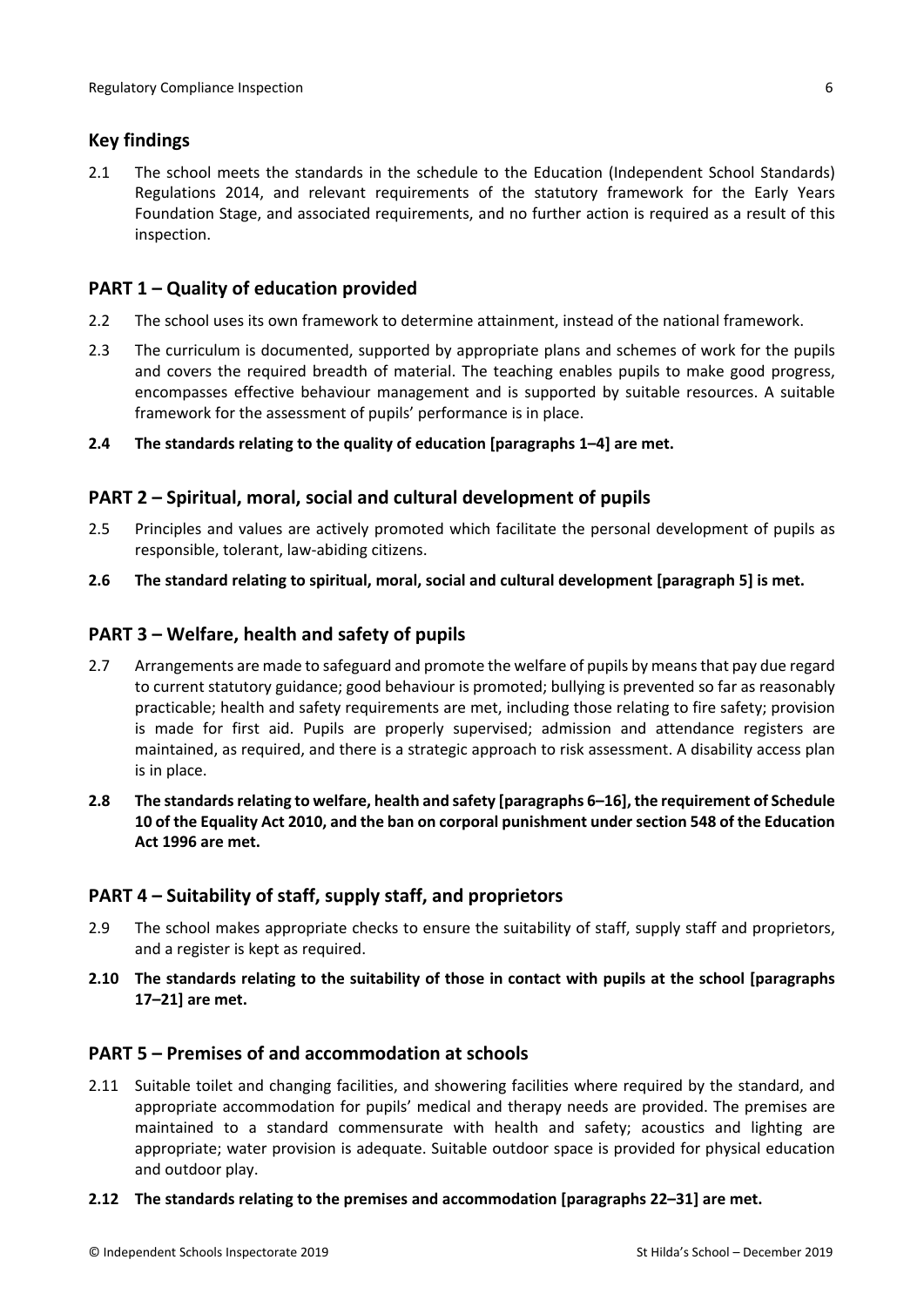## <span id="page-6-0"></span>**PART 6 – Provision of information**

2.13 A range of information is variously published, provided or made available to parents, inspectors and the Department for Education. This includes details about the proprietor, the ethos of the school and the curriculum, and of the school's arrangements for admission, behaviour and exclusions, bullying, health and safety, first aid, details of the complaints procedure, and the number of complaints registered under the formal procedure during the preceding school year, and the provision for any with education, health and care plans or English as an additional language. It also includes particulars of the school's academic performance during the preceding school year, inspection reports and (for parents only) a report at least annually of their own child's progress. The safeguarding policy is posted on the school's website.

#### **2.14 The standard relating to the provision of information [paragraph 32] is met.**

#### <span id="page-6-1"></span>**PART 7 – Manner in which complaints are handled**

- 2.15 Parental complaints, if any, are handled effectively through a three-stage process, (informal, formal and a hearing before a panel of three, one of whom isindependent of the school). Each stage has clear time scales, and at the third stage the panel can make findings and recommendations which are communicated to the complainant. Records are kept appropriately, including of any action taken, whether or not a complaint is successful.
- **2.16 The standard relating to the handling of complaints [paragraph 33] is met.**

#### <span id="page-6-2"></span>**PART 8 – Quality of leadership in and management of schools**

- 2.17 The proprietor ensures that the leadership and management demonstrate good skills and knowledge, and fulfil their responsibilities effectively, so that the other standards are consistently met, and they actively promote the well-being of the pupils.
- **2.18 The standard relating to leadership and management of the school [paragraph 34] is met.**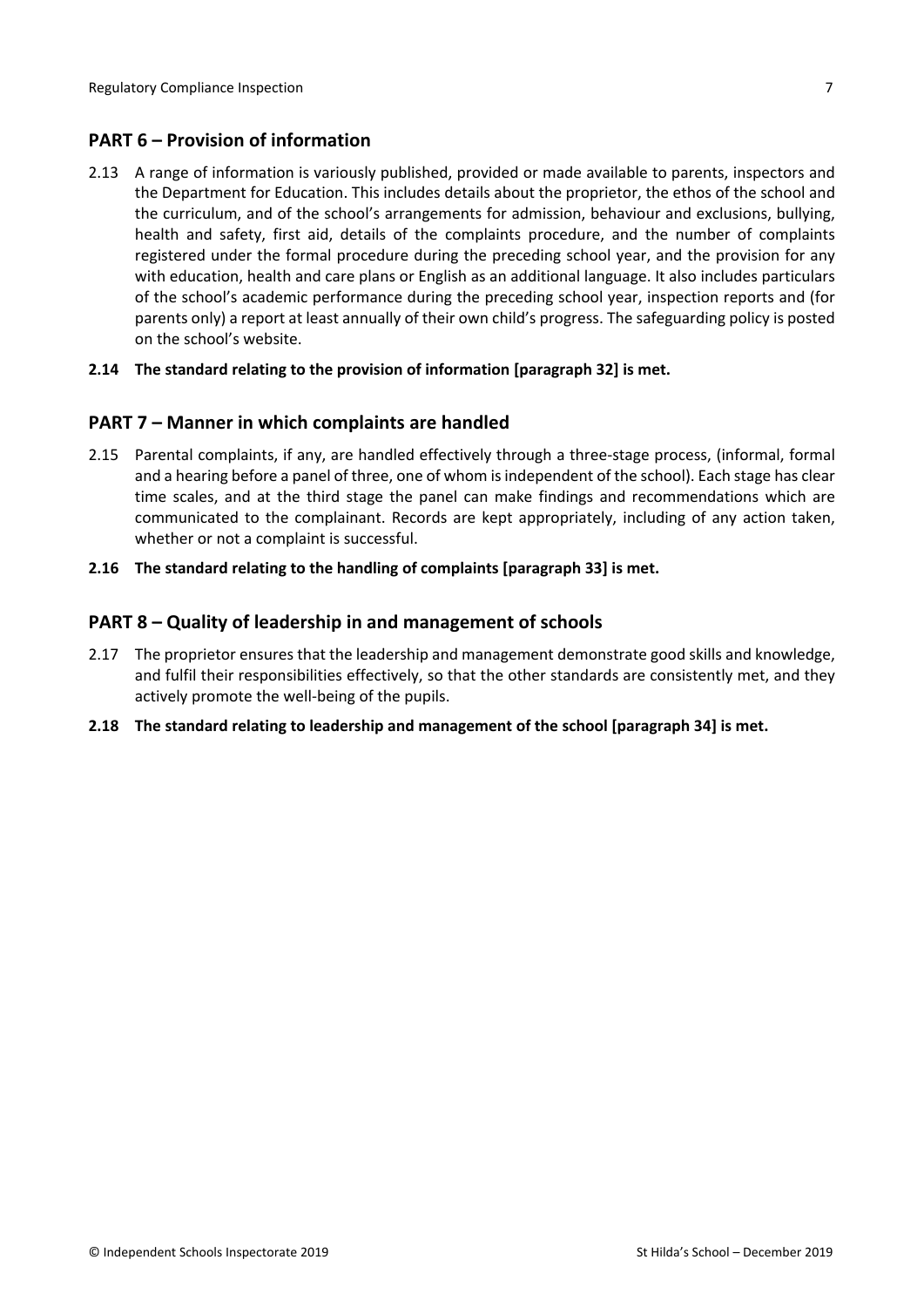# <span id="page-7-0"></span>**3. Educational Quality Inspection**

#### <span id="page-7-1"></span>**Preface**

**The EDUCATIONAL QUALITY inspection reports on the quality of the school's work**. It focuses on the two key outcomes:

- The achievement of the pupils, including their academic development, and
- The personal development of the pupils.

Since the school was last inspected, the framework for inspection has changed. The current inspection framework uses different criteria and arrangements for grading from those used in previous inspection frameworks. The judgements made on this inspection are, therefore, not directly comparable to judgements made on previous inspections.

All independent schools are required to meet the requirements of the Independent School Standards. However, different inspectorates apply different frameworks that are suited to the different types of schools they inspect. The ISI terminology reflects quality judgements that are at least equivalent to those used by the national inspectorate, Ofsted. ISI reports do not provide a single overarching judgement for the school but instead give a clear judgement about key outcomes for pupils and information on the quality of the school's work.

**The headline judgements must include one of the ISI descriptors 'excellent', 'good', 'sound' or 'unsatisfactory'.**

Where necessary, National Curriculum nomenclature is used to refer to year groups in the school.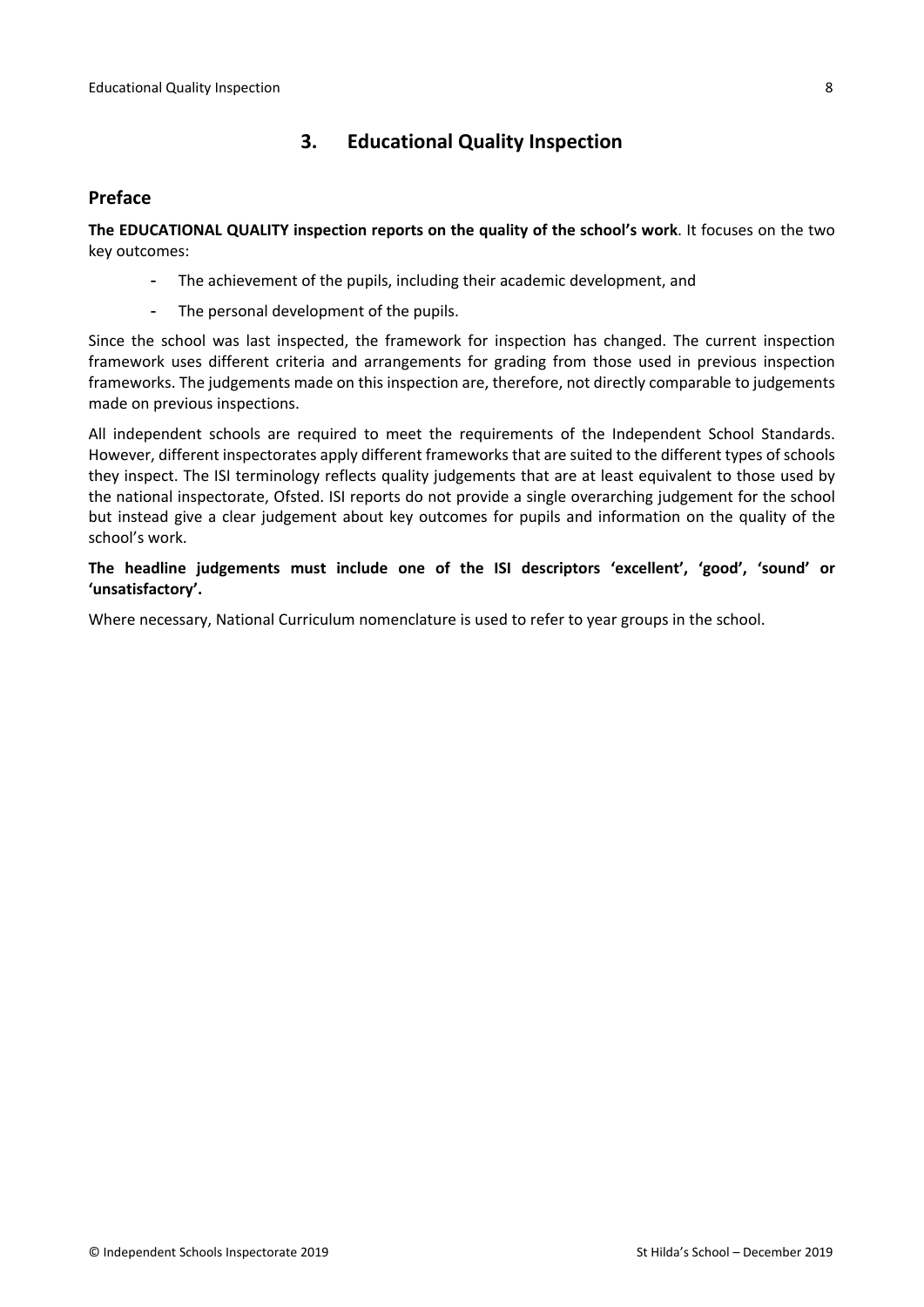#### <span id="page-8-0"></span>**Key findings**

- 3.1 The quality of the pupils' academic and other achievements is excellent.
	- Pupils show high levels of achievement in relation to their abilities across the age range.
	- All pupils show extremely positive attitudes towards their academic studies.
	- Pupils demonstrate excellent levels of knowledge, skills and understanding.
	- Pupils are able to communicate with each other and their teachers at a high level. They exhibit excellent listening skills.
- 3.2 The quality of the pupils' personal development is excellent.
	- Pupils demonstrate an extremely well-developed sense of self-belief and self-confidence whilst showing humility towards others.
	- Pupils display assurance and confidence in their decision-making.
	- Pupils behaviour is excellent. They are caring, courteous and respectful of each other and all members of their school community.
	- Pupils flourish in roles of responsibility and have empathy and understanding of the needs of others outside their own community, regularly organising fundraising and community activities.

#### <span id="page-8-1"></span>**Recommendation**

- 3.3 In the context of the excellent outcomes, the school might wish to consider:
	- Strengthen pupils' self-reflection by ensuring that pupils always receive high-quality written feedback which enables them to understand how to move their learning forward.

#### <span id="page-8-2"></span>**The quality of the pupils' academic and other achievements**

- 3.4 The quality of the pupils' academic and other achievements is excellent.
- 3.5 Pupils achieve highly and make excellent progress across all ages. The school does not take part in National Curriculum tests, but the available evidence from lesson observations, scrutiny of pupils' work, and the school's own assessment data, shows attainment to be above in relation to national age-related expectations, including in English and mathematics. Children in the Early Years Foundation Stage (EYFS) make excellent progress from their starting points with a large majority exceeding expectation for their age. Throughout the school, all groups of pupils achieve high standards across the curriculum. Their excellent progress owes much to leaders' regular monitoring of pupils' attainment and progress where data is used extremely effectively to identify pupils' needs at an early stage. Pupils with SEND also make significant progress so that their attainment meets their expected levels. This is because school leaders ensure that teaching and curriculum provision are well-matched to pupils' needs and abilities. The most able pupils respond confidently to the challenges provided with the result that their learning accelerates. Leaders' insistence on high expectations in teaching ensures that pupils strive for and achieve high standards in their learning.
- 3.6 Pupils show strong knowledge and understanding across the range of subjects and are highly effective in applying their skills across different subjects. Pupils' creative and artistic abilities are extremely welldeveloped and this is seen both in music activities, where pupils sing tunefully with excellent tone and harmony, and in the high-quality and varied art works on display around the school. For example, pupils used shading extremely effectively to depict perspective in their cross-curricular work with history on the life of T.S. Lowry. Pupils display excellent English, mathematics and science skills and their knowledge and understanding of these subjects are outstanding. Children in the EYFS use emerging language skills with confidence to share and develop their ideas and nouns, verbs and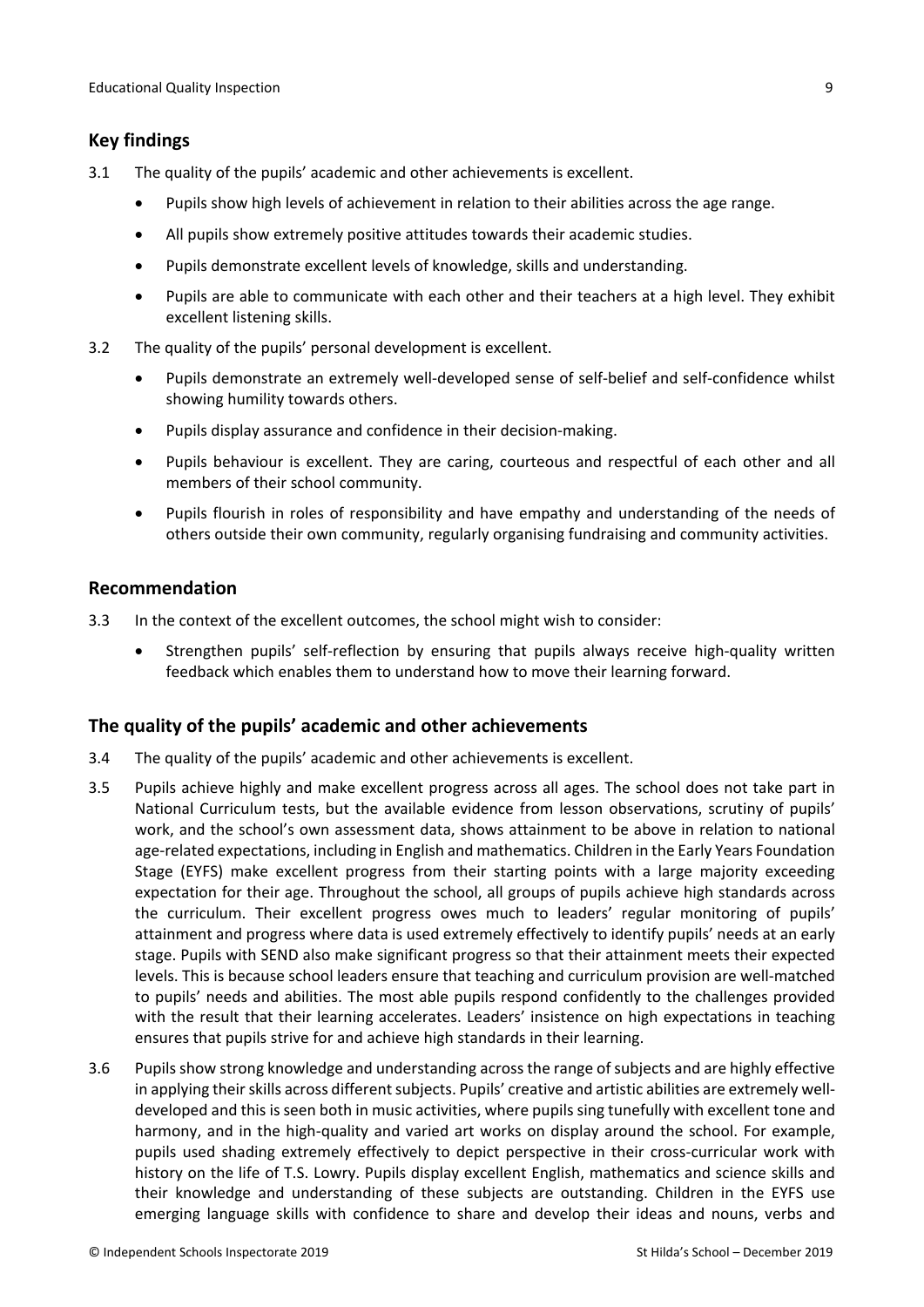sometimes similes are used successfully by pre-prep pupils. In science, older pupils are able to give examples of how different materials behave, including differential behaviour of various metals, demonstrating understanding of properties of conductivity and insulation at a high level. Pupils used mathematical problem-solving skills with confidence. Younger pupils accurately identified varying denominations of money using coins and number sentences when playing money dominoes and older pupils were able to determine affordability of products by rounding. This achievement is the result of supportive, knowledgeable teaching and excellent use of questioning which encourages pupils' critical thinking and reasoning. All pupils in the questionnaire agreed that lessons are extremely engaging.

- 3.7 Pupils across the school are very effective communicators and develop their language skills exceptionally well. They are confident and articulate speakers, able to communicate with each other and their teachers at a high level. Children in the EYFS, when learning in the outdoor environment, determined the appropriate ingredients for their nutritious woodland animal vegetable soup, confidently articulating their ideas, using relevant and descriptive vocabulary and discussing their reasoning clearly whilst reflecting on whether particular plants were safe to eat. Older pupils contributed effective ideas with enthusiasm and high levels of cooperation when using syllables to create a class haiku poem. By the time they leave the EYFS, children have developed strong phonetic skills which enable them to read proficiently and older pupils apply reading and comprehension skills extremely well to support and extend their learning. Pupils' written communication is highly developed across the curriculum and their writing is accurate, fluent and often vibrant with high level language being used to good effect by all age groups. Younger pupils' work demonstrates confident use of speech marks, exclamation marks and use of capital letter sentences for effect, while older pupils accurately used apostrophes, similes and suffixes. Pupils exhibit excellent listening skills with both their peers and their teachers. For example, younger pupils shared their thoughts and ideas on likes and dislikes of animals after listening intently to the teacher's questions in Spanish dialogue, replying in full sentences using exemplary pronunciation, listening carefully to their peers and respecting each other's opinion.
- 3.8 Pupils' mathematical skills and understanding are at a high level across all ages. For instance, children in the EYFS used their knowledge of capacity effectively to assist with solving the problem of moving water from the water butt to the mud kitchen. Older pupils are able to apply their high-level mathematical knowledge and understanding in problem-solving activities relating to place value, different mathematical operations, and fractions and decimals, including the multiplication and division of fractions and are able to formulate a strategy to answer the question. All pupils are confident to explore techniques and strategies, understanding that mistakes are an important learning tool. Pupils successfully apply their mathematical skills to other subjects. In interviews, pupils said that everyone loves mathematics and that mathematics is everywhere. They gave examples of how mathematics is used in many areas and activities, such as shopping, finding coordinates in geography for map reading, and reading musical scores. Pupils make outstanding progress in mathematics because they are well-challenged through effective assessment, high teacher expectations and tasks which enable all pupils to succeed, including the most able.
- 3.9 From evidence seen around the school, in books and from discussions with staff and pupils, it is evident that pupils use information and communication technology (ICT) to enhance and reinforce their learning extremely effectively. Pupils use ICT to research, evaluate and as a presentation tool to support both class-based learning and project-led learning, where they display high-level word processing skills. The development of pupils' competency in ICT is supported by leaders' and governors' investment in high-quality resources to develop skills and a curriculum that encourages the use of ICT across a wide range of learning. For example, older pupils' books demonstrated the use of ICT skills in histograms to illustrate issues such as income price and expenditure of goods, while pie charts were created to illustrate favourite skills and internet maps used to produce a virtual street for a survey about the locality of different shops.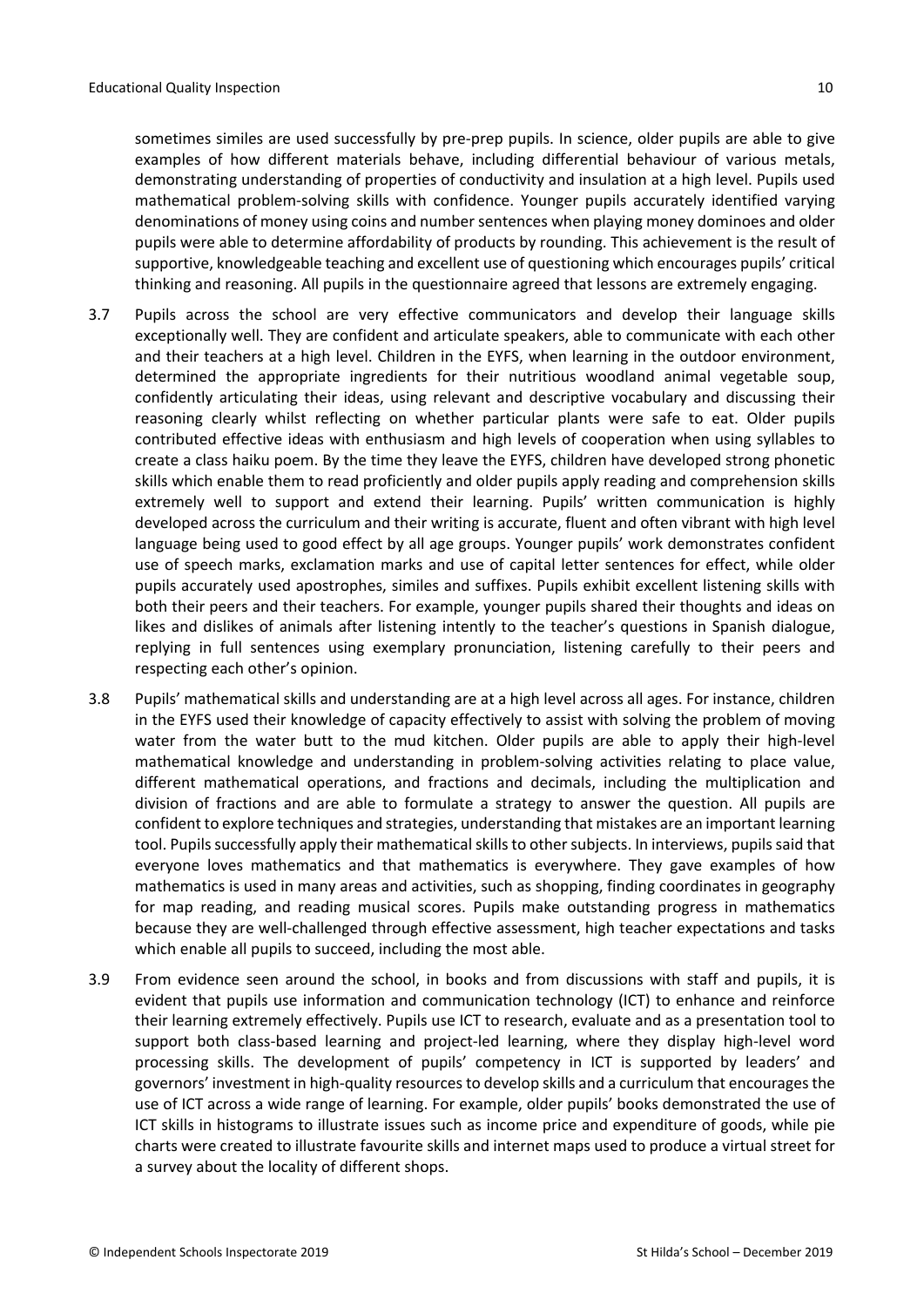- 3.10 From an early age, higher-order thinking skills are encouraged, with the result that pupils show excellent levels of ability when analysing and hypothesising. Older pupils engage well in independent learning supported by the high expectations of the teachers. This was evident in a lesson where all pupils showed strong analytical skills when discussing an historical portrait of Henry VII by Sittow. They asked pertinent questions to advance their knowledge and offered sensible suggestions such as about the possible significance of the image of the red rose. Scrutiny of pupils' books demonstrated that pupils confidently draw on a wide range of sources, including website research to analyse and synthesise information and then present it using ICT skills. Topics researched well include the possible impact of leaving the European Union and the snowy owl. Senior leaders ensure that teaching throughout the school provides opportunities to challenge the pupils' higher-order thinking, enabling them to develop strong independent learning skills. Pupils at all ages, concentrate, focus and behave well and this creates an excellent learning environment where pupils can practise and develop their study skills in a positive and nurturing environment.
- 3.11 Many pupils show high levels of achievement in a wide range of pursuits. Pupils are successful in areas such as regional mathematics where, in the recent Aldenham Maths enrichment challenge, teams of girls achieved first and second place and individual pupils have achieved bronze medals in the UK Maths Challenge, National Bonus Record. Pupils also take part in local and county sports fixtures and tournaments, representing regional teams in events such as the Watford District and Hertfordshire Inter-District swimming gala and the East region biathlon and British Biathlon Championships in Leeds. In the Watford Festival of Speech and Drama, a silver medal was awarded in verse speaking. Pupils take examinations in practical and theoretical music, and speech and drama examinations.
- 3.12 Pupils of all ages, needs and abilities show extremely positive attitudes towards their learning and an outstanding work ethic. These entirely beneficial attitudes are very much nurtured by the ethos of the school and by staff who challenge and support pupils of all abilities. Pupils' great desire to give their very best and do as well as they can is a significant strength and contributor to their positive learning outcomes, and demonstrates that the school fully meets its aims in this regard.

#### <span id="page-10-0"></span>**The quality of the pupils' personal development**

- 3.13 The quality of the pupils' personal development is excellent.
- 3.14 Pupils demonstrate high levels of self-understanding for their age throughout the school. Children in the EYFS are confident in their environment, working together, discussing ideas and developing perseverance. They are at ease with each other and their teachers. All pupils are self-confident, willing to express their views and are proud of the atmosphere of kind consideration within the school and of the difference that they make to others through their actions. Pupils understand how different types of friendships may affect relationships and consequently their self-esteem. Pupils are certain that they are well-prepared for the next stage of their educational journey and they speak confidently about what they gain from opportunities they are given to improve as a learner. Pupils' highly developed personal skills are promoted by the very warm relationships provided by staff who know each individual exceptionally well and carefully monitor their welfare. This very much reflects the philosophy of both leadership and governance to develop determination and academic excellence in a kind and loving atmosphere where all deserve to be treated well and exceed their potential. From an early age, a strong emphasis on resilience, resourcefulness and perseverance helps pupils to develop self-understanding and self-discipline. However, pupils' self-reflection is not always as strong as possible because it is not always informed by high-quality written feedback in all subjects.
- 3.15 Pupils display assurance and confidence in their decision-making ability. In the EYFS, decision-making opportunities allow the children to exhibit strong levels of independence from a very early age. Children were observed deliberating and working collaboratively, without teacher involvement, to cooperate together to devise a plan to transfer water from place to place. This successful teamwork supports children as they develop their own success and well-being and stands them in good stead for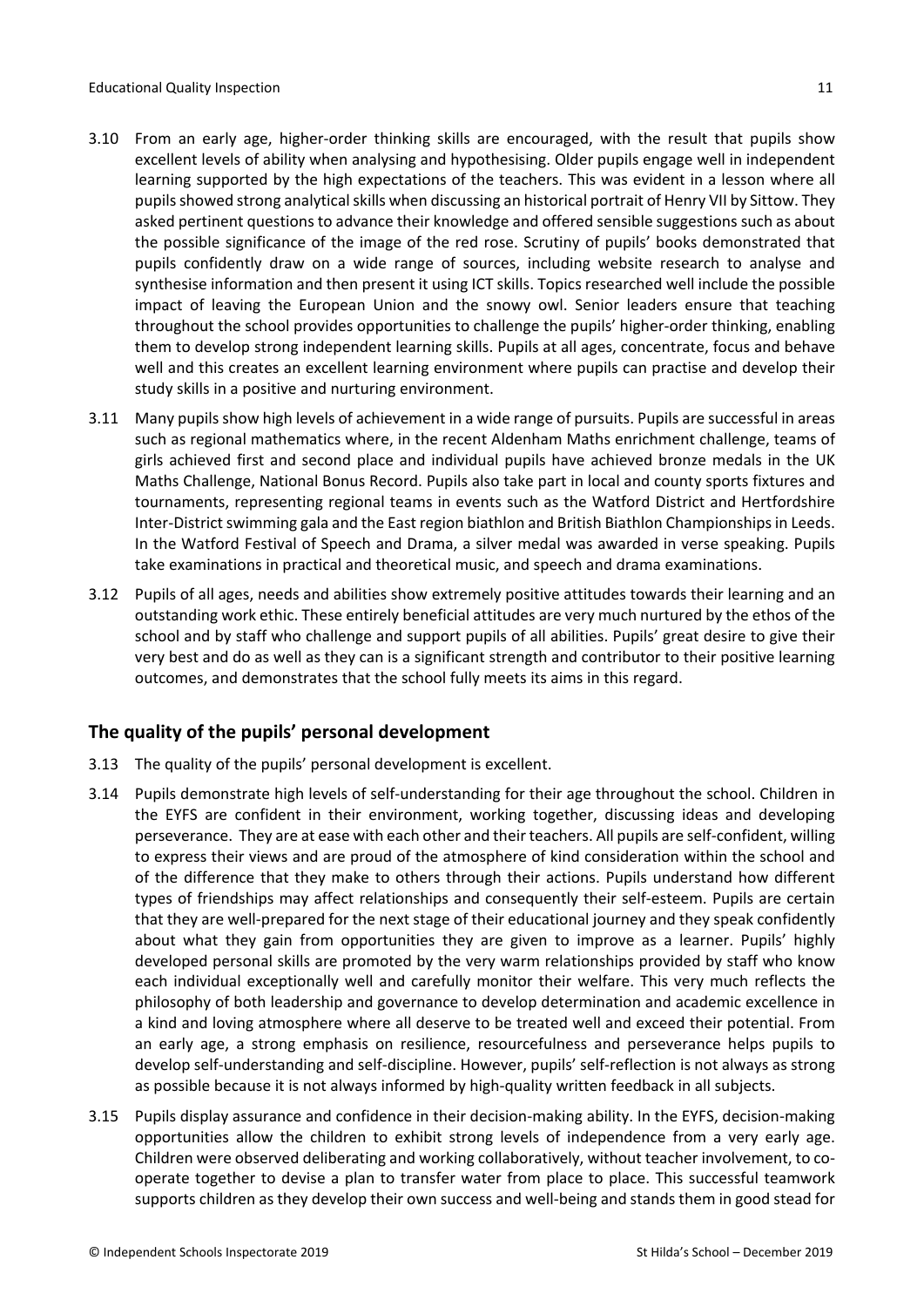future learning. Older pupils are able to consider options evaluatively and are willing to take risks in their learning. Scrutiny of their work in books identifies that pupils give their own feedback effectively, particularly in science club activities, where they self-reflect using the success criteria from the task. This was reinforced in pupil discussions, where older pupils said that they felt that decision making reflected on their success, supporting them to become more independent. Pupils' understand that decisions are an opportunity to make change and leaders offer the opportunity for pupils to have an influence on school provision through the school council suggestion box. Pupils' decision-making skills are further enhanced by problem-solving tasks related to residential trips. In discussions, pupils explained the importance of perseverance and demonstrated their determination to improve. They said that they are not afraid of failing but see this as an opportunity to learn from their mistakes. Pupils' resilient approach, leads to a robust sense of well-being and a positive attitude in accordance with the school's aim to develop the pupils into independent individuals, with a deep respect for others, who are fully prepared to take the next step in their education with enthusiasm and confidence.

- 3.16 Pupils develop an appreciation of their good-fortune and contemplate the non-materialist aspects of life. This was evident when pupils', of their own volition, donated their hair to a charity that makes wigs for children with cancer and pupils also devised a sponsored circuit morning for the whole school to raise money for their chosen charity, the National Society for the Prevention of Cruelty to Children (NSPCC). This is underpinned by the recently introduced 'Value of the Month' where all pupils explore different values such as 'selflessness and 'thoughtfulness'. In one assembly, older pupils presented the audience with a 'recipe for friendship' which included the ingredients of forgiveness, kindness and encouragement. This demonstrated the pupils' developing deep and meaningful appreciation of spiritual and moral aspects of life. Pupils develop a strong understanding and tolerance of all faiths through regular opportunities through assemblies, religious education (RE), and personal, social, health and economic education (PSHEE) lessons. In discussions, pupils stated they were thankful to be learning about Christianity, Hinduism and other religions. Their positive attitudes in this regard are enriched by visits to places of worship for different faiths as well as parents of those faiths sharing their customs and beliefs in the nursery and whole school assemblies. Older pupils' mindfulness is developed through the recent introduction of weekly activities to develop strategies and reflective thinking to support pupils' well-being.
- 3.17 Pupils' moral understanding is at a very high level. In the EYFS, children quickly and amicably resolve small squabbles, understanding the importance of being fair and taking turns. In pupil questionnaires, they reaffirm that they are taught responsibility from a young age, which increases as they get older. Displays by both younger and older pupils identify the importance of friendship and kindness. Pupils who spoke to the inspectors felt that the code of conduct, golden rules, assemblies and PSHEE lessons such as fundamental British values activities, have helped to develop their understanding of right and wrong where rules and laws are discussed both in class and whole school assemblies. They are fully aware that all actions have consequences, either good or bad. Pupils behave exceptionally well and are highly responsible members of the school community from an early age and pupils work endorsed their strong understanding of the effects of their behaviour and their influence on others. This is reinforced by the school code of conduct which provides a whole school framework in which clear boundaries are set and followed. These are key to promoting high standards of moral understanding which are underpinned by an effective reward system.
- 3.18 Pupils display excellent social skills and awareness of others. They show kindness, courtesy and respect for each other and members of the school community. Co-operation between the pupils is excellent. From an early age, they support and encourage each other and relationships are particularly open and friendly. For example, in the EYFS children were seen spontaneously celebrating their peers' success when they were able to correctly identify the object from the sounds bag. Older pupils were observed working positively and constructively together to solve some challenging mathematical problems and the most able pupils wholeheartedly supported their peers to achieve success. Pupils regularly work together in pairs or groups making suggestions to each other to further improve their work. This is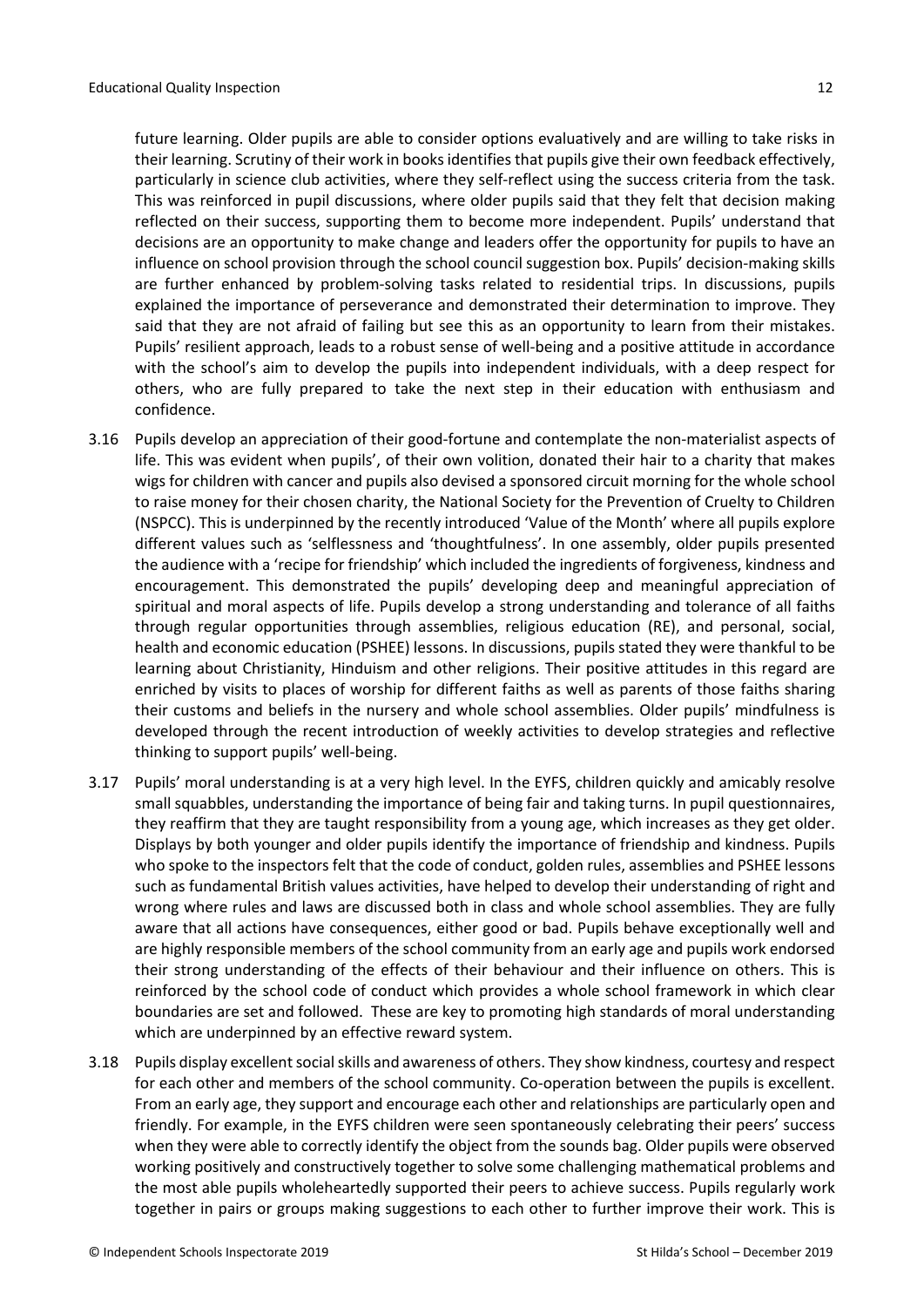supported by the strong sense of community where pupils demonstrate teamwork and close working relationships with each other, supported by the positive role modelling of the staff in this regard.

- 3.19 Pupils make a positive contribution to the lives of others within the school. The pupils take their positions of responsibility very seriously, be it prefect, member of the school council or the newly formed eco rep; they fulfil these roles with great pride and conscientiousness. Older pupils provide excellent role models for the younger pupils. A particular strength is where the older pupils take on the role of 'buddy' to support the younger members of the school community in a variety of activities such as reading, talking with and helping to supervise. Pupils undertake a range of charitable work based on pupil and staff led initiatives both in the local and wider community. Recent endeavours have supported Watford Hope Trust, UNICEF, World Religion Day, NSPCC and participation in the Comenius project through the British Council.
- 3.20 Pupils show enormous respect and value for different faiths and a deep understanding and appreciation of their cultures, displaying a willingness to share their diverse experiences. Pupils and parents give presentations to develop peers understanding of the beliefs and traditions of their differing cultures. This is reflected in their work where pupils demonstrate understanding of the importance of these traditions to the religious beliefs to the families associated within the school. In pupil discussions, pupils said that they all got on very well with each other, in line with the school ethos of kindness. This is confirmed emphatically by inspection evidence, not only by the respect between pupils that was observed, but also from pupils' work.
- 3.21 Pupils exhibit a strong sense of consideration for their own personal safety and well-being. They understand the need for a healthy lifestyle and make active choices in their daily life by successfully adopting healthy practices, such as understanding the need for a balanced healthy diet and selecting healthy food options. Older pupils have a robust understanding of food allergies and which foods they are not allowed to bring in because of potential risk/danger to other pupils. Pupils are readily able to explain how to stay safe both online and in the real world.